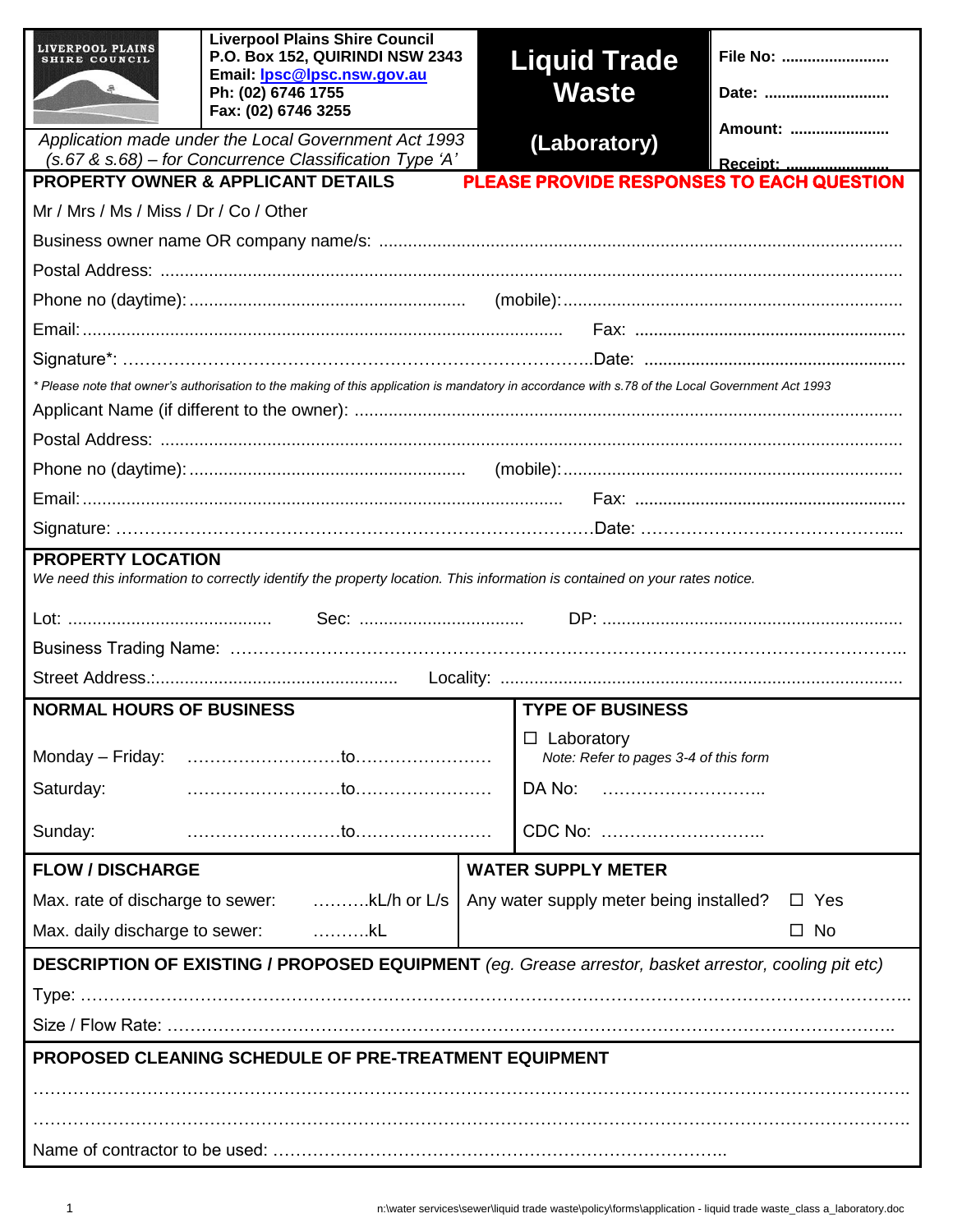|                                                                                                                                                                     | <b>SAMPLING POINT LOCATION</b>                                                                                                     |  |  |  |  |
|---------------------------------------------------------------------------------------------------------------------------------------------------------------------|------------------------------------------------------------------------------------------------------------------------------------|--|--|--|--|
|                                                                                                                                                                     |                                                                                                                                    |  |  |  |  |
| <b>PLANS</b><br>Applications to be accompanied by 2 copies of plans showing:                                                                                        |                                                                                                                                    |  |  |  |  |
| □                                                                                                                                                                   | Details & location of all processes, tanks, pits & apparatus associated with the generation of commercial waste.                   |  |  |  |  |
| □                                                                                                                                                                   | Details, location, capacity/dimensions, material of construction & lining of the proposed pre-treatment facilities.                |  |  |  |  |
| □                                                                                                                                                                   | Details of pipes & floor drainage conveying the effluent.                                                                          |  |  |  |  |
| □                                                                                                                                                                   | Stormwater drainage plan.                                                                                                          |  |  |  |  |
|                                                                                                                                                                     | Methods of exclusion of storm water to sewer (If applicable)                                                                       |  |  |  |  |
|                                                                                                                                                                     | <b>SUPPORTING DOCUMENTATION</b><br>Please attach any relevant supporting documentation eg.                                         |  |  |  |  |
|                                                                                                                                                                     | Statement of Environmental Effects (SEE)                                                                                           |  |  |  |  |
|                                                                                                                                                                     | Consultant's report                                                                                                                |  |  |  |  |
|                                                                                                                                                                     | NSW DPI Water or Environment Protection Authority (EPA) considerations/restrictions                                                |  |  |  |  |
|                                                                                                                                                                     | <b>APPROVED CONTRACTOR DETAILS</b>                                                                                                 |  |  |  |  |
|                                                                                                                                                                     |                                                                                                                                    |  |  |  |  |
|                                                                                                                                                                     |                                                                                                                                    |  |  |  |  |
|                                                                                                                                                                     | <b>Important Notes:</b>                                                                                                            |  |  |  |  |
|                                                                                                                                                                     | The following substances are prohibited from being discharged into the sewerage system:                                            |  |  |  |  |
| Organochlorine weedicides, fungicides, pesticides, herbicides and substances of a similar nature and/or wastes arising from the<br>preparation of these substances; |                                                                                                                                    |  |  |  |  |
| $\bullet$                                                                                                                                                           | Organophosphorous pesticides and/or waste arising from the preparation of these substances;                                        |  |  |  |  |
| ٠                                                                                                                                                                   | Any substances liable to produce noxious or poisonous vapours in the sewerage system;                                              |  |  |  |  |
| ٠                                                                                                                                                                   | Organic solvents and mineral oil;                                                                                                  |  |  |  |  |
|                                                                                                                                                                     | Any flammable or explosive substances;<br>٠                                                                                        |  |  |  |  |
| ٠                                                                                                                                                                   | Discharges from 'Bulk Fuel Depots';<br>٠                                                                                           |  |  |  |  |
| ٠                                                                                                                                                                   | Chromate from cooling towers;<br>Natural or synthetic resins, plastic monomers, synthetic adhesives, rubber and plastic emulsions; |  |  |  |  |
| ٠                                                                                                                                                                   | Rain, surface, seepage or subsoil water, unless specifically permitted;                                                            |  |  |  |  |
|                                                                                                                                                                     | Solid matter;                                                                                                                      |  |  |  |  |
|                                                                                                                                                                     | Any substance assessed as not suitable to be discharged into the sewerage system;                                                  |  |  |  |  |
|                                                                                                                                                                     | Waste liquids that contain pollutants at concentrations that inhibit the sewage treatment process - refer Guidelines for Sewerage  |  |  |  |  |
|                                                                                                                                                                     | Systems: Acceptance of Trade Waste (Industrial Waste) (ARMCANZ/ANZECC, 1994); and                                                  |  |  |  |  |
| Any other substances listed in a relevant Regulation (see Council for further information if you are unsure).                                                       |                                                                                                                                    |  |  |  |  |
|                                                                                                                                                                     |                                                                                                                                    |  |  |  |  |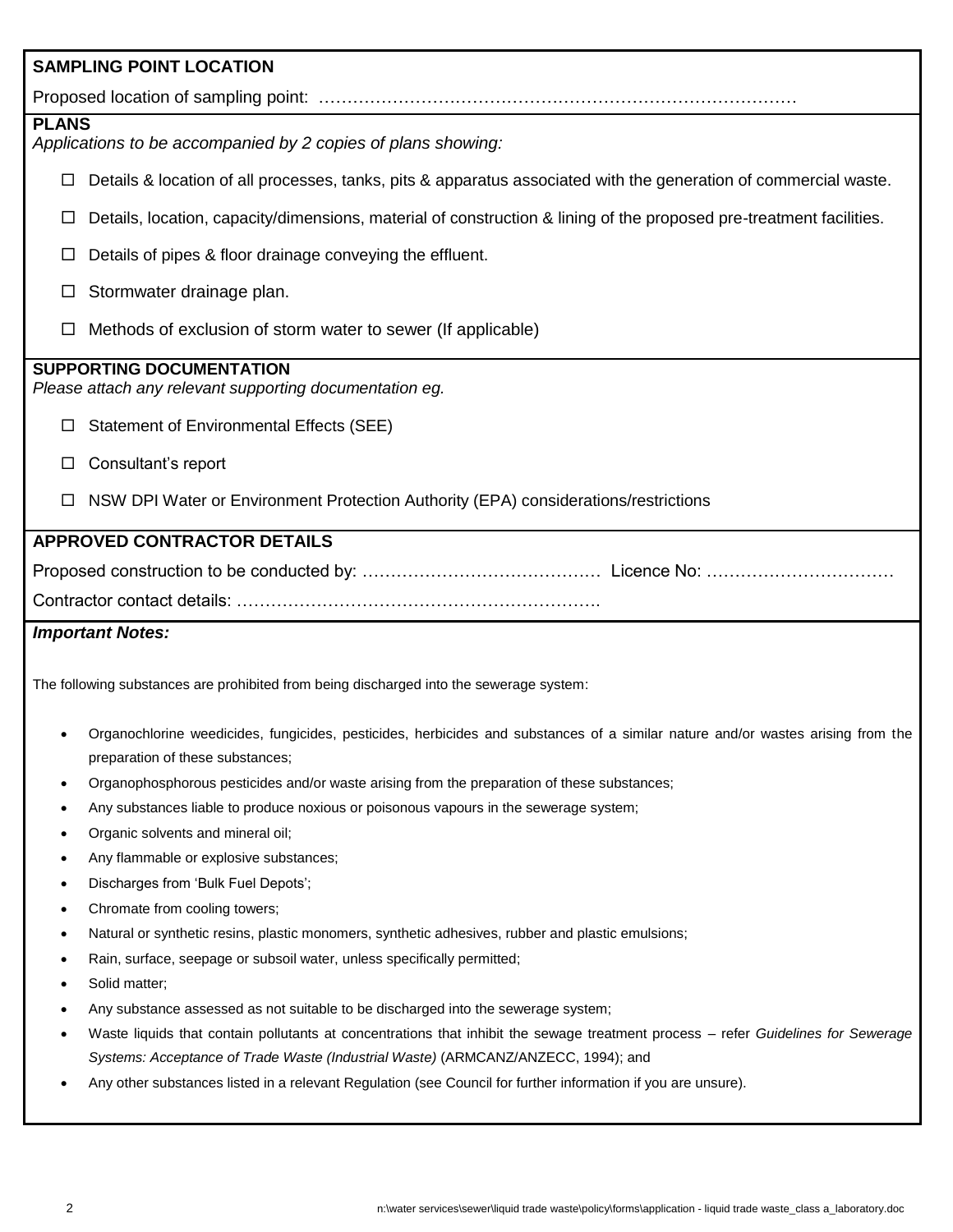## **LABORATORIES**

Please fill out this page if your business has a laboratory that discharges liquid trade waste to the sewerage system. If your category of *business is not listed here, please refer to the series of Liquid Trade Waste Application Forms located on Council's website, or, contact Council for further information.*

| Tick if applies | <b>Business Type</b>                             |  |  |
|-----------------|--------------------------------------------------|--|--|
| □               | Agricultural research centre laboratory          |  |  |
| □               | Agricultural research (herbicides) laboratory    |  |  |
| $\Box$          | Analytical laboratory                            |  |  |
| $\Box$          | Animal health (parasitology) laboratory          |  |  |
| $\Box$          | Autopsy laboratory                               |  |  |
| $\Box$          | Chemical (pesticides) laboratory                 |  |  |
| $\Box$          | Clinical laboratory                              |  |  |
| $\Box$          | Dental laboratory                                |  |  |
| $\Box$          | Film (movies) laboratory                         |  |  |
| □               | <b>Hospital laboratory</b>                       |  |  |
| $\Box$          | Nuclear medicine laboratory                      |  |  |
| □               | Pathology laboratory                             |  |  |
| $\Box$          | Pharmaceutical laboratory                        |  |  |
| $\Box$          | Photographic laboratory                          |  |  |
| $\Box$          | Police crime scene unit laboratory               |  |  |
| $\Box$          | Business that uses radioisotope                  |  |  |
| $\Box$          | School domestic (home) science laboratory        |  |  |
| $\Box$          | School science laboratory                        |  |  |
| $\Box$          | Soil testing laboratory                          |  |  |
| $\Box$          | Tertiary institution laboratory (please specify) |  |  |
| $\Box$          | Veterinary research laboratory                   |  |  |
| $\Box$          | Workplace laboratory                             |  |  |
| $\Box$          | X-ray laboratory (radiology)                     |  |  |
| $\Box$          | Other, please specify:                           |  |  |